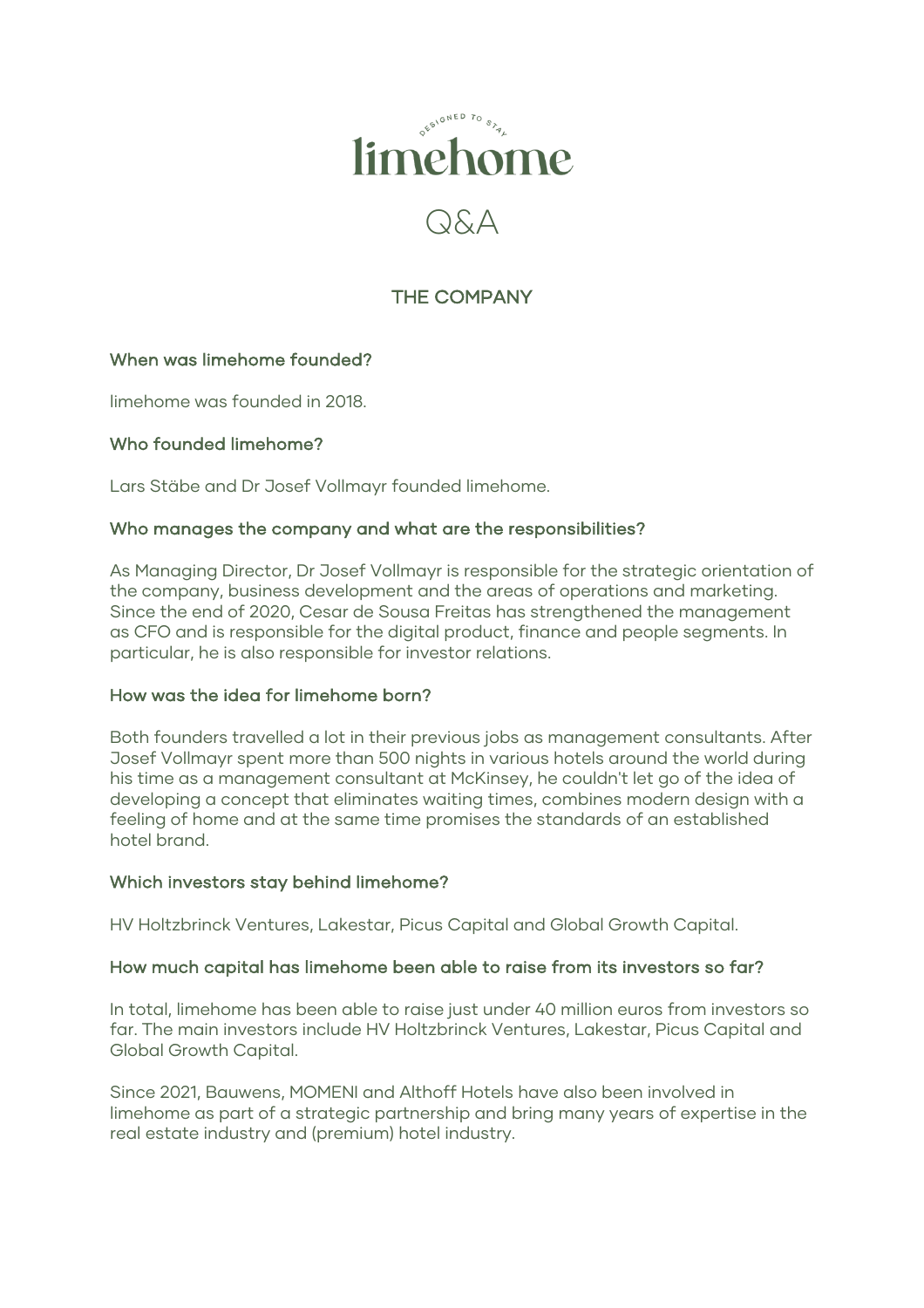# How many properties does limehome operate?

limehome currently has around 100 locations in 47 cities.

#### How many apartments does limehome currently operate?

limehome currently has 1,300 bookable flats, more than 2,600 are signed.

#### In which cities and countries is limehome represented?

#### Germany

Aachen, Aalen, Augsburg, Baden-Baden, Bamberg, Bayreuth, Berlin, Bremen, Bodenmais, Chemnitz, Darmstadt, Dresden, Dortmund, Erfurt, Essen, Flensburg, Frankfurt, Garching, Gütersloh, Hanover, Ingolstadt, Cologne, Leipzig, Magdeburg, Mainz, Manheim, Moenchengladbach, Montabaur, Munich, Muenster, Nuremberg, Osnabrück, Passau, Potsdam, Rosenheim, Rottenburg am Neckar, Trier, Ulm, Wolfsburg, Zwickau.

Austria Klagenfurt, Linz, Villach, Vienna.

**Netherlands** Amsterdam & The Hague.

**Spain** Barcelona, Madrid, Malaga, Seville.

See https://www.limehome.com/our-location for an overview.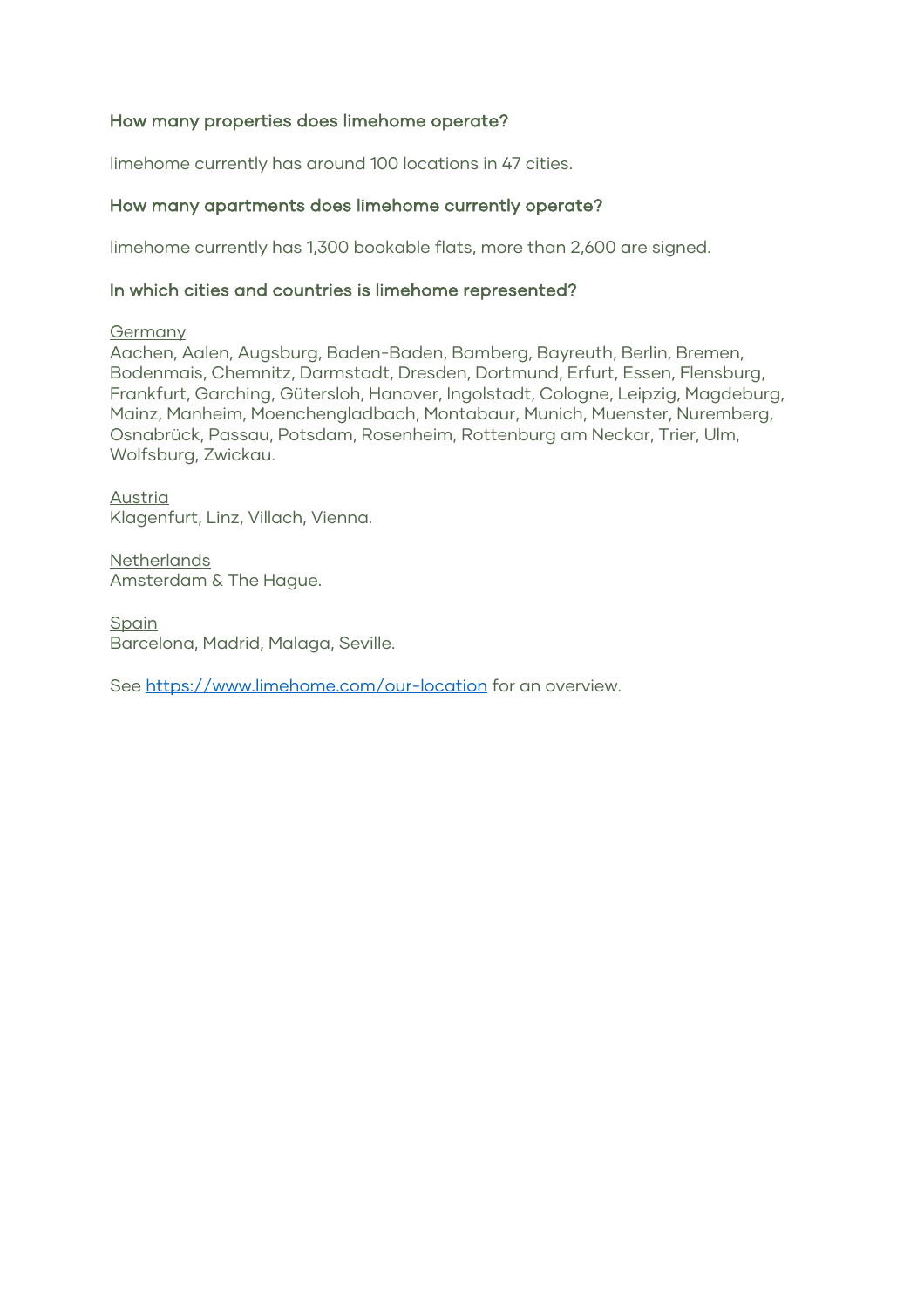# ABOUT THE PRODUCT

# What problem does limehome solve?

# B2C

limehome makes the lives of business- and city-travellers simpler and more comfortable, by reducing unnecessary waiting times through technology and making premium design apartments in central city locations affordable.

# B2B

limehome increase the floor space efficiency of real estate use of any asset class through efficient planning methodology. limehome also introduces the innovative operator model of digital serviced aparments to Germany's traditional top-tier cities as well as lower-tier cities in a yield-enhancing way.

#### How does the limehome business model work?

limehome operates commercial real estate space in central city locations – including second and third tier cities – by providing design apartments for short- and longterm stays. The spaces are developed by renowned architects, are revamped in the shortest possible time through limehome's design concept and are thereupon offered and managed via limehome's technology platform which is offered on all common booking platforms.

limehome's guests experience a completely digital and contactless service from book, room allocation, check-in and the round-the-clock available customer care, through to check-out, automatic, electronic invoicing and room service. The internal processes are likewise almost entirely automated. In addition to its own yield management solution, a digital access solution, automatic room service control and maintenance solutions enable efficient operation of the locations. Limehome has also developed its own digital and data-driven solutions in the selection, design and development of the locations.

# How does the dynamic pricing of the apartments work?

The prices of the rooms are calculated automatically for 365 days in advance according to the demand, the respective market price and the current occupancy rate at the locations. On days with high demand, such as during trade fairs or major events, the price automatically increases accordingly. The algorithm makes use of machine learning methods by historically checking which capacity utilisation is achieved at the respective price and demand. Based on this, the parameters are continuously adjusted.

# How does the fully digital customer journey work?

The users of limehome experience a completely digital service that works contactless, from the dynamic pricing of the apartments, the booking, room allocation, check-in and the customer service that is available around the clock, to the check-out, the automated, electronic invoicing and the control of the room service.